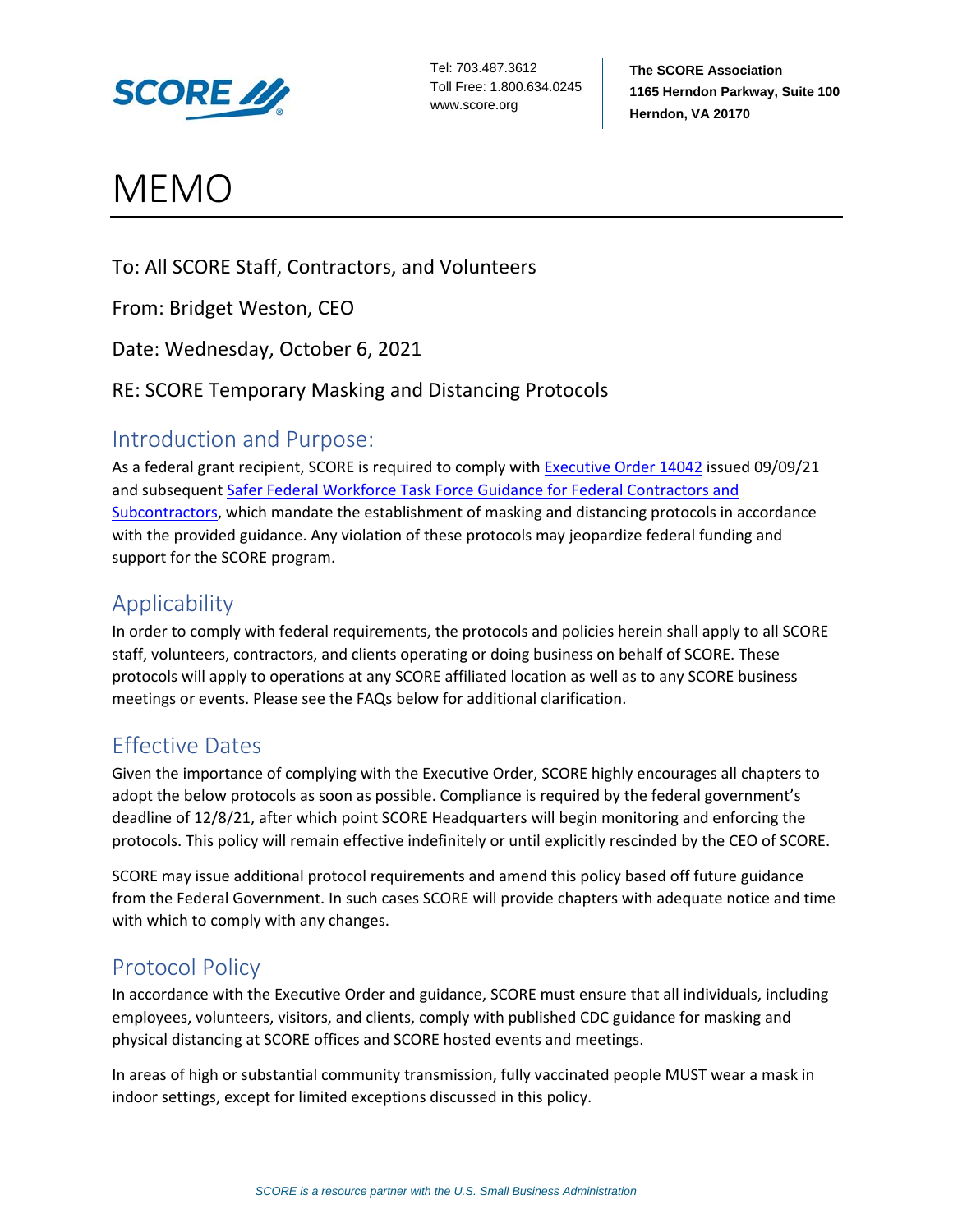

Tel: 703.487.3612 Toll Free: 1.800.634.0245 www.score.org

In areas of low or moderate community transmission, fully vaccinated people do not need to wear a mask.

Fully vaccinated individuals do not need to physically distance regardless of the level of transmission in the area. Individuals who are not fully vaccinated must wear a mask indoors and in certain outdoor settings (see below) regardless of the level of community transmission in the area. To the extent practicable, individuals who are not fully vaccinated should maintain a distance of at least six feet from others at all times, including in offices, conference rooms, and all other communal and workspaces.

SCORE chapters must require individuals in SCORE offices and meeting spaces who are required to wear a mask to:

- Wear appropriate masks consistently and correctly (over mouth and nose).
- Wear appropriate masks in any common areas or shared workspaces (including open floorplan office space, cubicle embankments, and conference rooms).
- For individuals who are not fully vaccinated, wear a mask in crowded outdoor settings or during outdoor activities that involve sustained close contact with other people who are not fully vaccinated, consistent with CDC guidance.

SCORE chapters may provide an exemption for individuals that cannot wear a mask because of a disability (which would include medical conditions) or because of a sincerely held religious belief, practice, or observance. In such cases, chapters should make an effort to accommodate to this need by providing safe alternative meeting options such as meeting in a virtual or remote setting, or meeting in open space outdoor venue.

In order to comply with the federal guidance, SCORE chapters must check the CDC COVID-19 Data [Tracker County View website](https://covid.cdc.gov/covid-data-tracker/#county-view) for community transmission information for their chapter at least weekly to determine proper workplace safety protocols. When the level of community transmission in the area of the chapter increases from low or moderate to substantial or high, the chapters should put in place more protective workplace safety protocols consistent with published guidelines. However, when the level of community transmission in the chapter area is reduced from high or substantial to moderate or low, the level of community transmission must remain at that lower level for at least two consecutive weeks before the chapter utilizes those protocols recommended for areas of moderate or low community transmission.

## Posting Signage

SCORE Headquarters will share appropriate signage templates that SCORE Chapters must print and post to any active SCORE office, and at any SCORE hosted event. Printed signage should be posted where it is clearly visible to all entrants, attendees, and visitors.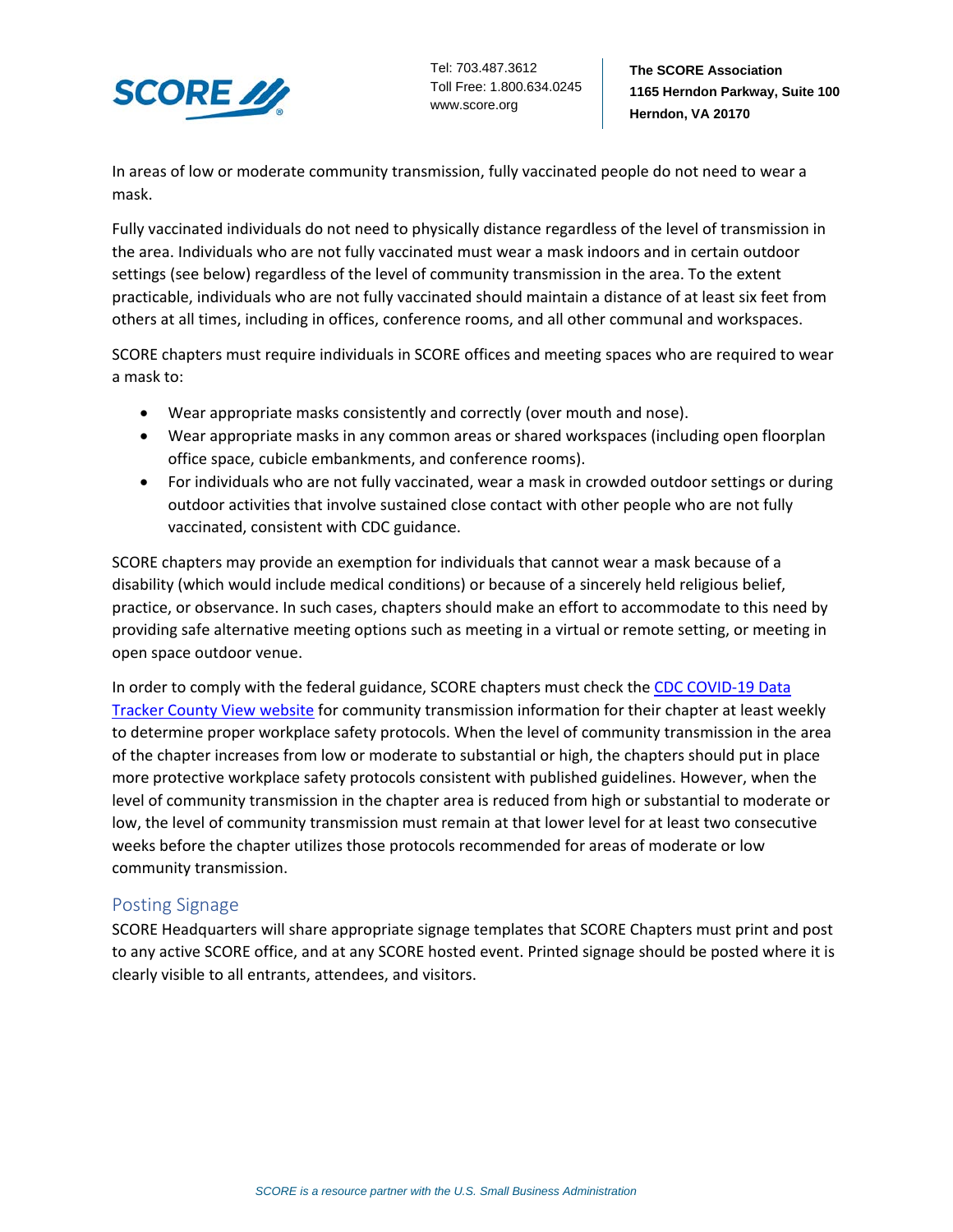

## *Required Protocol by Local Transmission Rate*

|                                                   | When to Enact                                                                                        | <b>Essential Points</b>                                                                                                                                                                                                                        |
|---------------------------------------------------|------------------------------------------------------------------------------------------------------|------------------------------------------------------------------------------------------------------------------------------------------------------------------------------------------------------------------------------------------------|
| <b>Moderate or Low</b><br><b>Transmission</b>     | Must wait at least 2 weeks<br>after transition from<br>high/substantial<br>transmission designation. | Not fully vaccinated Individuals MUST wear a<br>$\bullet$<br>mask and distance.<br>Fully vaccinated individuals ARE NOT required<br>$\bullet$<br>to wear a mask.<br>Fully vaccinated individuals ARE NOT required<br>$\bullet$<br>to distance. |
| <b>High or Substantial</b><br><b>Transmission</b> | Must enact immediately<br>after transition from<br>moderate/low<br>transmission designation.         | Not fully vaccinated Individuals MUST wear a<br>$\bullet$<br>mask and distance.<br>Fully vaccinated individuals MUST wear a mask.<br>Fully vaccinated individuals ARE NOT required<br>$\bullet$<br>to distance.                                |

# Protocol Checklist for Chapters

- Check th[e COVID-19 Transmission Level Tracker](https://covid.cdc.gov/covid-data-tracker/#county-view) weekly and communicate protocol changes and updates to local volunteers and branches.
- $\Box$  Ensure appropriate signage is posted at all local chapter offices and branch offices.
- $\Box$  Ensure that SCORE events follow appropriate masking and distancing protocols and that all procedures are communicated to attendees in advance.

## Compliance Monitoring

SCORE District Directors will be responsible for ensuring that their respective Chapters are in compliance with the above protocols and checklist. SCORE will monitor compliance with these protocols through [SCOREs On-Site Review \(SOSR\)](https://help.score.org/hc/en-us/articles/360035924734-Form-16-SCORE-On-Site-Review-SOSR-) process.

## FAQs

## Definitions

## What counts as fully vaccinated?

Fully vaccinated – People are considered [fully vaccinated](https://www.cdc.gov/coronavirus/2019-ncov/vaccines/fully-vaccinated.html) for COVID-19 two weeks after they have received the second dose in a two-dose series, or two weeks after they have received a single-dose vaccine.

For purposes of this policy, people are considered fully vaccinated if they have received COVID-19 vaccines currently approved or authorized for emergency use by the U.S. Food and Drug Administration (Pfizer-BioNTech, Moderna, and Johnson & Johnson [J&J]/Janssen COVID-19 vaccines) or COVID-19 vaccines that have been listed for emergency use by the World Health Organization (e.g., AstraZeneca/Oxford). More information is available at [Interim Clinical Considerations for Use of COVID-](https://www.cdc.gov/vaccines/covid-19/clinical-considerations/covid-19-vaccines-us.html)[19 Vaccines | CDC.](https://www.cdc.gov/vaccines/covid-19/clinical-considerations/covid-19-vaccines-us.html)